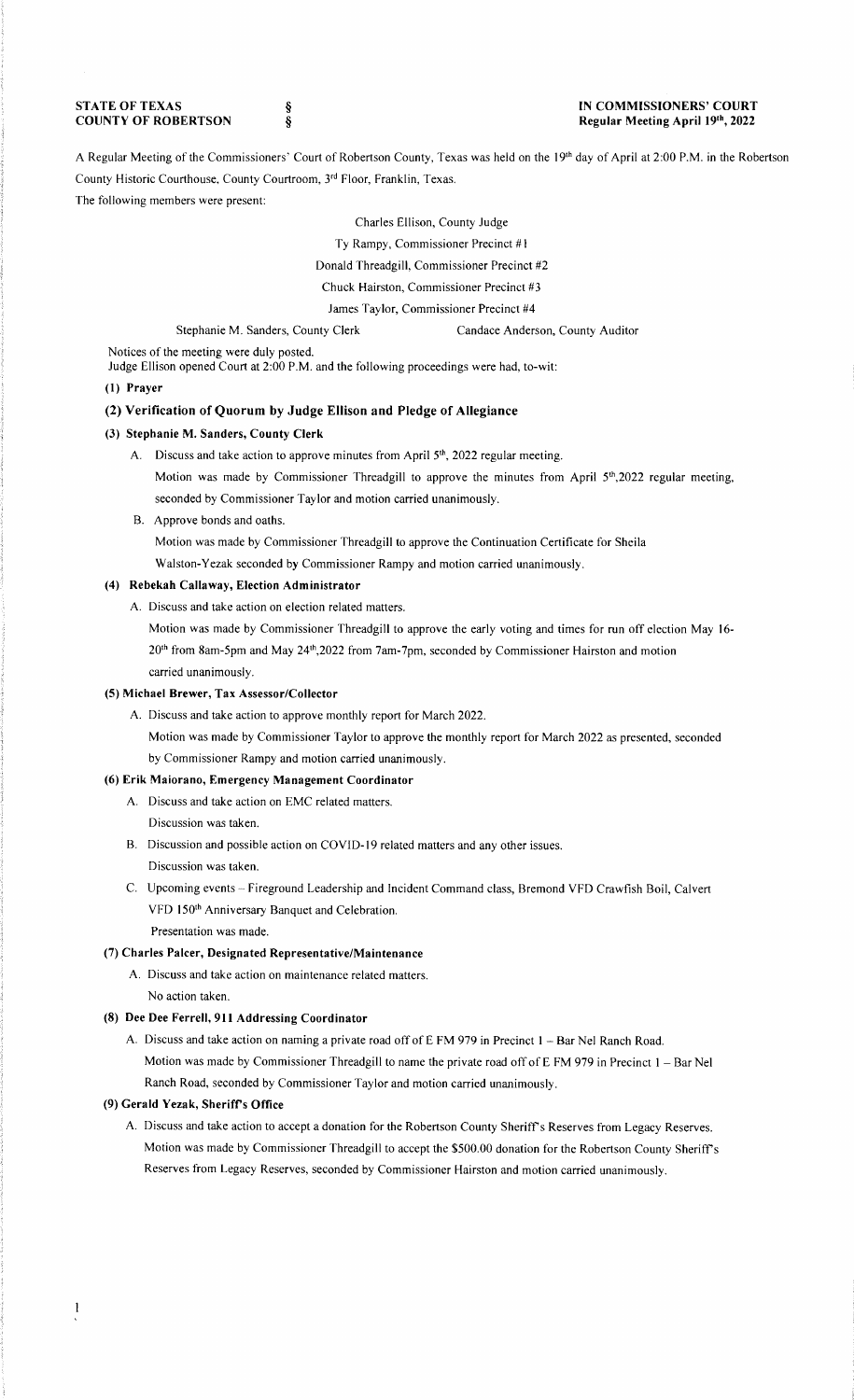#### **(10) Ty Rampy, Commissioners Precinct I**

A. Discussion and possible action on allowing Rick Siegert to pay for paving of approximately .35 miles of Mud Creek Road. In addition, the new pavement will be gifted to the county.

Motion was made by Commissioner Rampy to allow Rick Siegert to pay for paving of approximately .35 miles of Mud Creek Road and gift to the county after completion, seconded by Commissioner Taylor and motion carried unanimously.

### **(11) Chuck Hairston, Commissioner Precinct 3**

A. Discussion and possible action on approval to advertise for bids on bridge to be built on Cazey Loop. Motion was made by Commissioner Hairston to allow Chuck Hairston, Commissioner Precinct 3 to advertise for bids on bridge to be built on Cazey Loop, seconded by Commissioner Rampy and motion carried unanimously.

#### **(12) James Taylor, Commissioner Precinct 4**

A. Discussion and possible action to adopt Court Order regarding Mitchell Road. Table.

#### **(13) Charles L. Ellison, County Judge**

A. Discuss any budget related matters or county business.

Motion was made by Commissioner Hairston to allow legal to draw up a letter for the Judge to sign, of the courts disapproval to TxDot for an incident that happened in Robertson County Precinct 3 that involved a Sanderson Farms truck, seconded by Commissioner Taylor and motion carried unanimously.

B. Discussion and possible action on new Sheriff's Office & Jail, construction related matters and any other issues. Discussion was taken.

Motion was made by Commissioner Threadgill to accept an offer made by Seldaco, Brinkley Sargent & Wiginton to repair the A/C system, approve the equipment available and Robertson County will not be responsible for any expenses, seconded by Commissioner Hairston and motion was carried unanimously. Motion was made by Commissioner Threadgill to allow James Taylor, Commissioner Precinct 4 to be in

communication with Goodman, Seldaco and Brinkley Sargent & Wiginton, seconded by Commissioner Hairston and motion carried unanimously.

- C. Discussion and possible action on Courthouse Security related matters and any other issues. No action taken.
- D. Discussion and possible action on HOT Funds request from Bremond Chamber of Commerce for the Bremond Polski Dzien/Polish Days Festival 2022.

Motion was made by Commissioner Taylor to approve the HOT Funds request **in** the amount of \$27,250.00 to the Bremond Chamber of Commerce for the Bremond Polski Dzien/Polish Days Festival 2022, seconded by Commissioner Hairston and motion carried unanimously.

- E. Discussion and possible action on HOT Funds request for the Scott Burgess Freedom Festival. Motion was made by Commissioner Threadgill to approve the HOT Funds request in the amount of \$18,000.00 for the Scott Burgess Freedom Festival, seconded by Commissioner Rampy and motion carried unanimously.
- F. Discuss and take action to place of record 2021 Annual Certification and Accounting of Expansion Expenditures from GATX Corporation as required as part of the 2017 Abatement Agreement. Motion was made by Commissioner Taylor to place of record the 2021 Annual Certification and Accounting of Expansion Expenditures from GATX Corporation as required as part of the 2017 Abatement Agreement, seconded by Commissioner Hairston and motion carried unanimously.
- G. Discuss and take action on County's Additional surplus RAP material available through TxDot's Local Government Assistance Program 201.706. Motion was made by Commissioner Threadgill to accept County's Additional surplus RAP material through TxDot's Local Government Assistance Program 201.706 and authorize the Judge to sign, seconded by Commissioner Rampy and motion carried unanimously.
- **H.** Discuss and take action on Pauper Cremation. Motion was made by Commissioner Threadgill to approve the pauper burial/cremation for an individual that is currently in Travis County (who was a resident of Robertson County) and Robertson County will pay for those costs, seconded by Commissioner Rampy and motion carried unanimously.
- I. Discussion and possible action on Notice of Funding Opportunity for the Department of Transportation's Multimodal Project Discretionary Grant (application due by May 23rd, 2022.) Motion was made by Commissioner Threadgill to move forward with investigating the Funding Opportunity for the Department of Transportation's Multimodal Project Discretionary Grant (application due by May 23rd, 2022), seconded by Commissioner Rampy and motion carried unanimously.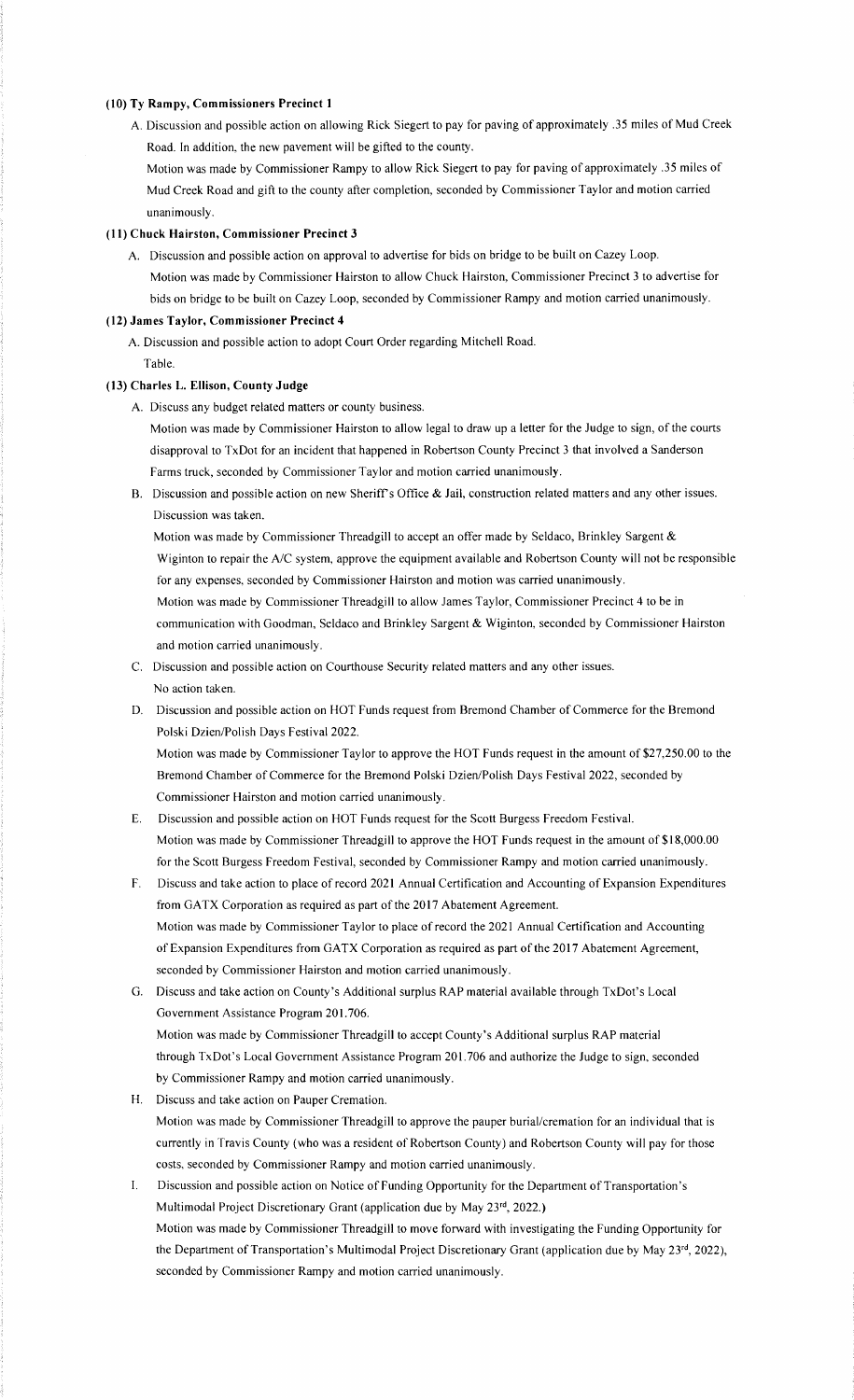- J. Discuss and take action on adopting an Order Authorizing Memorial Day Fireworks Sales. Motion was made by Commissioner Threadgill to adopt the Order Authorizing Memorial Day Fireworks Sales, seconded by Commissioner Rampy and motion carried unanimously.
- K. Discuss and take action on County Bum Ban. Motion was made by Commissioner Threadgill to remove the County Bum Ban, seconded by Judge Ellison, and motion carried, Commissioner Hairston opposed.

### **(14) Candy Anderson, County Auditor**

A. Discuss and take action on approving budget adjustments and/or amendments, credit applications and/or lease Purchase agreements, and/or cell phone allowance agreements. Motion was made by Commissioner Taylor to approve the budget adjustment for Sheriffs Office (see attached adjustment), seconded by Commissioner Hairston and motion carried unanimously. Motion was made by Commissioner Rampy to approve the budget adjustment for 911 (see attached adjustment), seconded by Commissioner Taylor and motion carried unanimously. Motion was made by Commissioner Taylor to approve the budget adjustment for Road & Bridge Pct. I (see attached adjustment), seconded by Commissioner Hairston and motion carried unanimously. Motion was made by Commissioner Taylor to approve the budget adjustment for The Jail (see attached adjustment), seconded by Commissioner Threadgill and motion carried unanimously. Motion was made by Commissioner Threadgill to approve the budget adjustment for Auditor's Office (see attached adjustment), seconded by Commissioner Taylor and motion carried unanimously.

B. Settlement of Accounts: Discussion, consideration and possible action to settle and pay all accounts against the county as per Texas Local Government Code Section 115.021 Motion was made by Commissioner Taylor to approve the invoice to Mack Bolt & Steel in the amount of \$31.75 to be paid out of Road & Bridge Pct. 4 repairs and maintenance, seconded by Commissioner Hairston and motion

Motion was made by Commissioner Taylor to approve the accounts payable invoice in the amount of

\$239,423.37 with correct changes, seconded by Commissioner Hairston and motion carried unanimously.

Motion was made by Commissioner Threadgill to approve the accounts payable invoice in the amount of

\$3,925.19, seconded by Commissioner Rampy and motion carried unanimously.

Motion was made by Commissioner Threadgill to enter into executive session on April 19th, 2022 at 3:08 PM, seconded by Commissioner Rampy and motion carried unanimously.

#### **(15) Executive Session**

carried unanimously.

A. Closed meeting (Executive Session) pursuant to Section §551.071 of the Texas Government Code - Consultation with Attorney

Discussion with attorney regarding a matter in which the duty of the attorney to the governmental body under the Texas Disciplinary Rules of Professional Conduct of the State Bar of Texas conflicts with Texas Government Code Session 551 - Open Meetings Act; or discussion with attorney regarding a matter of contemplated litigation or a settlement offer or both; to wit:  $\_551.071$  (Consultation with Attorney),

- B. Announcement of time and date closed meeting ( executive session) for this matter and reconvene in open session. April 19th, 2022 at 3:08 PM
- C. The Robertson County Court reserves the right to adjourn into Executive Session at any time during the course of this meeting to discuss any of the matters listed above as authorized by the Texas Government Code Sections 551.07 I (Consultation with Attorney), 551.072 (Deliberations about Real Properties),

551.073 (Deliberations regarding Gifts and Donations), 551.074 (Personnel Matters), 551.076 (Deliberations regarding Security Devices or Security Audits), and 551.087 (Deliberations regarding Economic Development Negotiations)

551.071 (Consultation with Attorney)

### **(16) Reconvene into Regular Session**

A. The Robertson County Commissioners' Court will reconvene in a public meeting to discuss and take action on related matters.

Reconvene into regular session at 3:23 PM.

#### **(17) Adjourn**

Motion was made by Commissioner Taylor to adjourn, seconded by Commissioner Threadgill and motion carried unanimously.